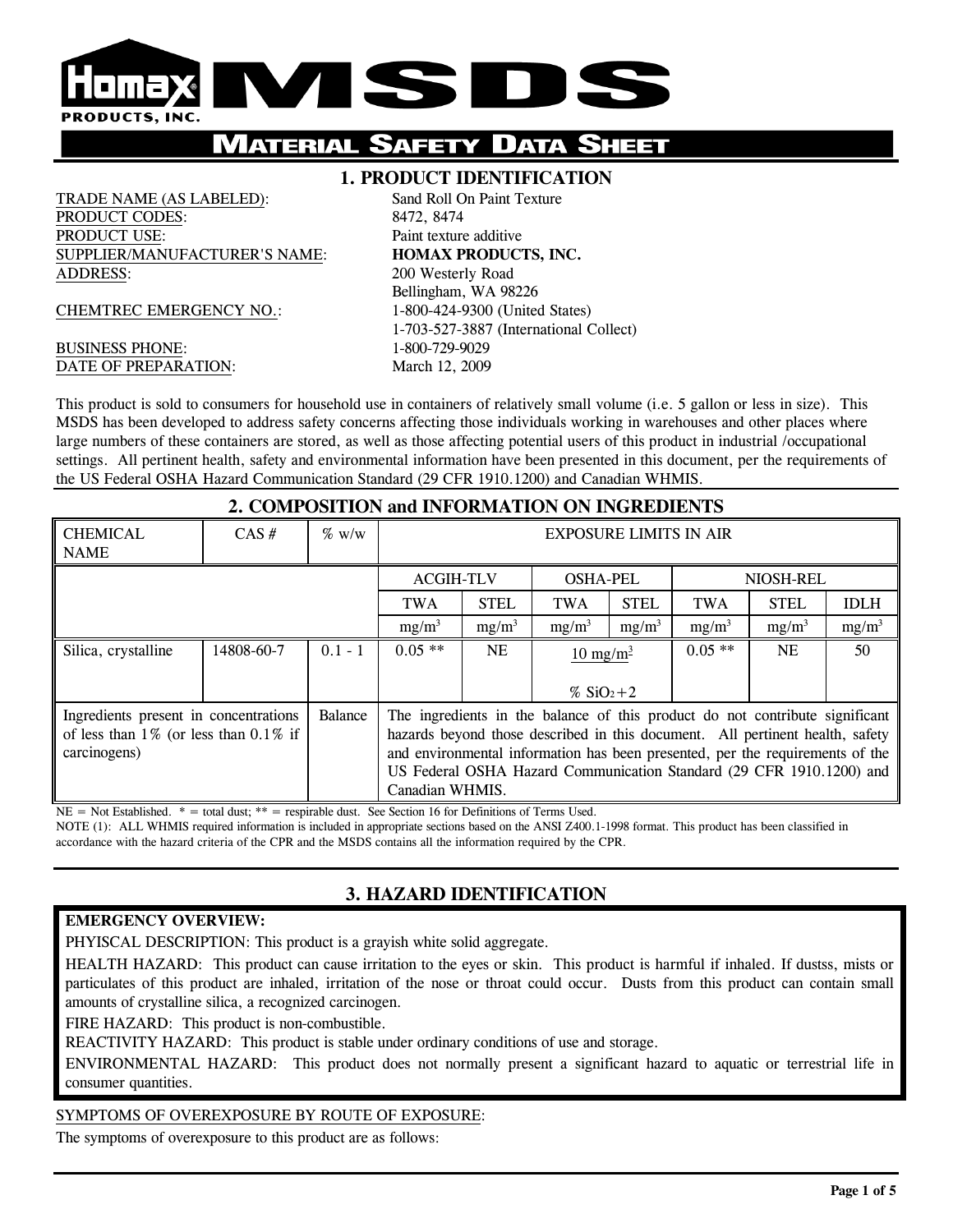INHALATION: Dusts of this product can cause irritation to the respiratory tract. Dusts from this product can contain small amounts of crystalline silica, a recognized carcinogen. Exposure to high concentrations of silica can also cause silicosis.

CONTACT WITH SKIN or EYES: Contact can cause eye or skin irritation. Prolonged skin contact can result in dermatitis.

SKIN ABSORPTION: No component of this product is reported to be absorbed through intact skin.

INGESTION: If the product is swallowed, irritation of the mouth, throat, and other tissues of the gastro-intestinal system can occur. Ingestion of large amounts can cause irritation, pain, vomiting, and diarrhea.

CHRONIC: Long-term skin contact can result in dermatitis. Prolonged or repeated inhalation overexposure to dust could cause silicosis and lung cancer.

TARGET ORGANS: Acute: Eyes, skin. Chronic: Skin, lungs.

#### **4. FIRST-AID MEASURES**

Victims of chemical exposure must be taken for medical attention if any adverse effects occur. Take a copy of label and MSDS to physician or health professional with victim.

SKIN EXPOSURE: If on skin, immediately wash with running water. Remove exposed or contaminated clothing, taking care not to contaminate eyes. Victim must seek immediate medical attention if any adverse exposure symptoms develop.

EYE EXPOSURE: If this product enters the eyes, open victim's eyes while under gently running water. Use sufficient force to open eyelids. Have victim "roll" eyes. Minimum flushing is for 15 minutes. Victim must seek medical attention.

INHALATION: If inhaled, remove victim to fresh air. Victim must seek immediate medical attention if any adverse exposure symptoms develop. If necessary, use artificial respiration to support vital functions.

INGESTION: If this product is swallowed, CALL PHYSICIAN OR POISON CONTROL CENTER FOR MOST CURRENT INFORMATION. DO NOT INDUCE VOMITING, unless directed by medical personnel. Have victim rinse mouth with water, if conscious. Never induce vomiting or give a diluent (e.g., water) to someone who is unconscious, having convulsions, or unable to swallow. If contaminated individual is convulsing, maintain an open airway and obtain immediate medical attention.

## **5. FIRE-FIGHTING MEASURES**

FLASH POINT: Not applicable.

AUTOIGNITION TEMPERATURE: Not applicable.

FLAMMABLE LIMITS (in air by volume, %):

Lower: Not applicable.

Upper: Not applicable.

FIRE EXTINGUISHING MATERIALS: This material will not significantly contribute to the intensity of a fire. Use extinguishing material suitable to the surrounding fire.

Water Spray: OK. Carbon Dioxide: OK

Foam: OK Dry Chemical: OK

Halon: OK Other: Any "ABC" Class.

UNUSUAL FIRE AND EXPLOSION HAZARDS: When involved in a fire, this material can decompose and produce irritating fumes and toxic gases (e.g., Carbon monoxide, Carbon dioxide).

Explosion Sensitivity to Mechanical Impact: Not sensitive under normal conditions.

Explosion Sensitivity to Static Discharge: Not sensitive under normal conditions.

SPECIAL FIRE-FIGHTING PROCEDURES: Incipient fire responders should wear eye protection. Structural firefighters must wear Self-Contained Breathing Apparatus and full protective equipment. Move containers from fire area if it can be done without risk to personnel. If possible, prevent runoff water from entering storm drains, bodies of water, or other environmentally sensitive areas.

### **6. ACCIDENTAL RELEASE MEASURES**

SPILL AND LEAK RESPONSE: Trained personnel using pre-planned procedures should respond to uncontrolled releases. Proper protective equipment should be used. In case of a spill, clear the affected area and protect people.

RESPONSE TO INCIDENTAL RELEASES: Personnel who have received basic chemical safety training can generally handle

small-scale releases. Respond to incidental chemical releases by wearing gloves, goggles, and appropriate body protection.

RESPONSE TO LARGE RELEASES: Respond to non-incidental chemical releases by clearing the impacted area and contacting appropriate emergency personnel. Clean up should only be done by qualified personnel. Responders should wear the level of protection appropriate to the type of chemical released, the volume of the material spilled, and the location where the incident has occurred.

RESPONSE EQUIPMENT AND PROCEDURES: Collect spilled material in an appropriate container(s). Decontaminate the area thoroughly. Prevent spill rinsate from contamination of storm drains, sewers, soil or groundwater. Place all spill residues in a suitable container and seal. Dispose of in accordance with applicable U.S. Federal, State, or local procedures or appropriate standards of Canada (see Section 13, Disposal Considerations).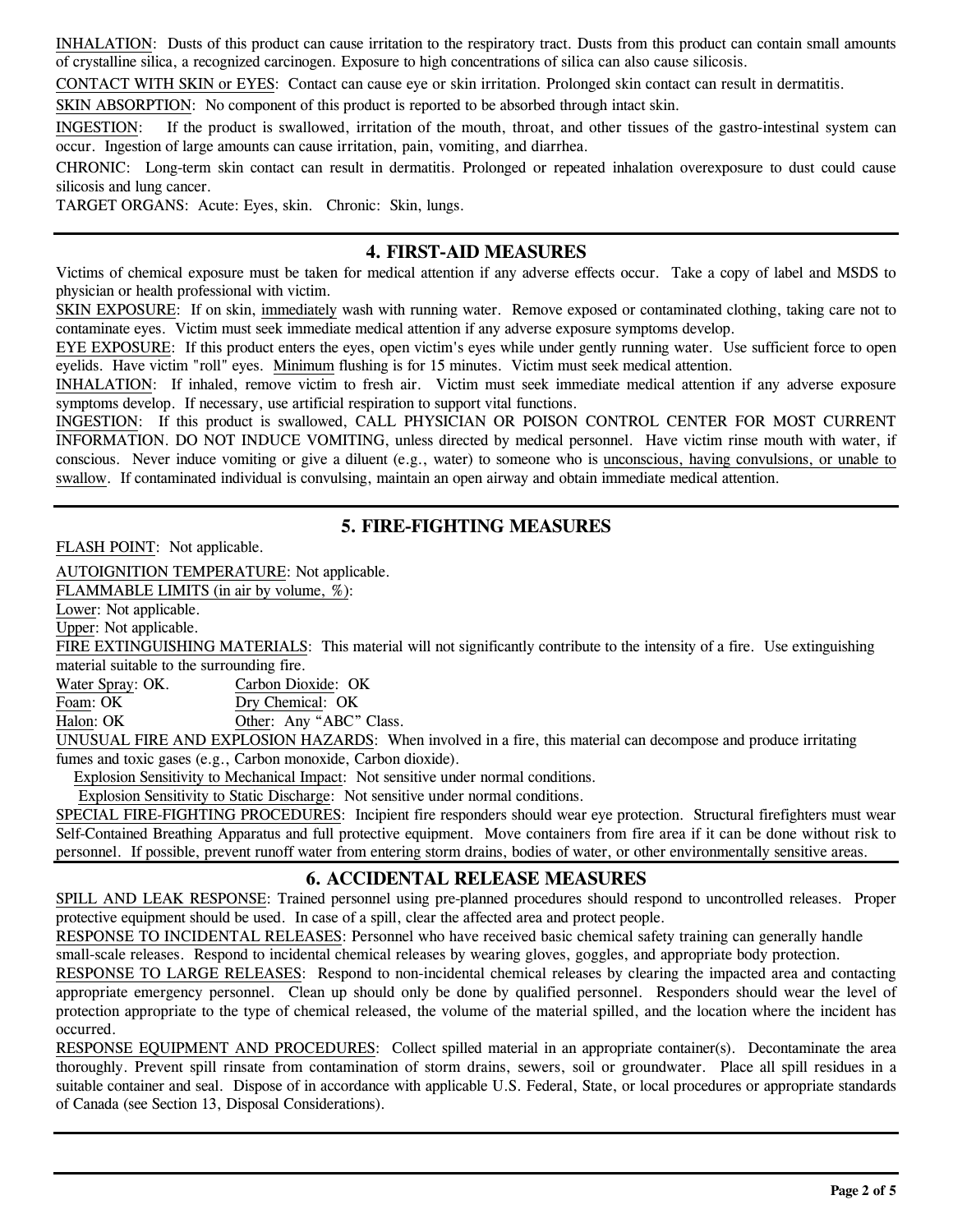#### **7. HANDLING and STORAGE**

WORK PRACTICES AND HYGIENE PRACTICES: As with all chemicals, avoid contact with the material. Wash thoroughly after using this product. Do not eat or drink while using this material. Avoid generating dusts, mists or sprays of this product. Remove contaminated clothing immediately.

STORAGE AND HANDLING PRACTICES: All employees who handle this material should be trained to use it safely. Open containers carefully on a stable surface. Empty containers can contain residual material; therefore, empty containers should be handled with care. Store containers in a cool, dry location. Store away from incompatible materials (see Section 10, Stability and Reactivity). Keep container tightly closed when not in use. Inspect all incoming containers before storage, to ensure containers are properly labeled and not damaged.

## **8. EXPOSURE CONTROLS - PERSONAL PROTECTION**

VENTILATION AND ENGINEERING CONTROLS: Use with adequate ventilation to ensure exposure levels are maintained below the limits provided in Section 2 (Composition and Information on Ingredients).

RESPIRATORY PROTECTION: None needed under normal conditions of use. Use NIOSH approved respirators if ventilation is inadequate to control dusts, mists, fumes or vapors. Maintain airborne contaminate concentrations below guidelines listed in Section 2 (Composition and Information on Ingredients). The following NIOSH Respiratory Protection Guidelines are applicable to crystalline Silica, a component of this product and are provided for additional information:

Up to 0.5 mg/m<sup>3</sup>: Any air-purifying respirator with a high-efficiency particulate filter

All higher concentrations: see NIOSH guidelines.

EYE PROTECTION: For consumer use, wearing eye protection (such as splash goggles) is advisable. However, for specific industrial applications, enhanced eye protection can be necessary. Use approved safety goggles or safety glasses, as described in OSHA 29 CFR 1910.133. If necessary, refer to U.S. OSHA 29 CFR 1910.133, or appropriate Canadian standards.

HAND PROTECTION: For consumer use, wearing protective gloves is recommended. For specific industrial applications, wear chemical impervious gloves (e.g., Neoprene or Nitrile). If necessary, refer to U.S. OSHA 29 CFR 1910.138 or the appropriate standards of Canada.

BODY PROTECTION: For consumer use, no specific body protection is normally needed. For specific industrial applications, body protection is not normally needed. Use body protection appropriate for task (e.g., Tyvek suit, rubber apron).

## **9. PHYSICAL and CHEMICAL PROPERTIES**

RELATIVE VAPOR DENSITY (air  $= 1$ ): Not applicable. EVAPORATION RATE (BuAc  $= 1$ ): Not applicable.

SPECIFIC GRAVITY: Not available. SOLUBILITY IN WATER: Not applicable.<br>
VAPOR PRESSURE: Not applicable.<br>
VAPOR PRESSURE: Not applicable.<br>
pH: Not applicable. VAPOR PRESSURE: Not applicable.<br>
ODOR THRESHOLD: Not available.<br>
Weight % V.O.C.: Not applicable. ODOR THRESHOLD: Not available. COEFFICIENT OF OIL/WATER DISTRIBUTION (PARTITION COEFFICIENT): Not available. APPEARANCE, ODOR AND COLOR: This product is a grayish white powder.

## **10. STABILITY and REACTIVITY**

STABILITY: Stable under normal circumstances of use and handling.

DECOMPOSITION PRODUCTS: Thermal decomposition of this product can generate dusts or irritating fumes

MATERIALS WITH WHICH SUBSTANCE IS INCOMPATIBLE: This product is not compatible with strong bases, strong acids, and powerful oxidizers.

HAZARDOUS POLYMERIZATION: Will not occur.

CONDITIONS TO AVOID: Avoid contact with incompatible chemicals.

## **11. TOXICOLOGICAL INFORMATION**

**TOXICITY DATA:** There are currently no toxicity data available for this product.

SUSPECTED CANCER AGENT: The following table summarizes the carcinogenicity listing for the components of this product. "NO" indicates that the substance is not considered to be, or suspected to be, a carcinogen by the listed agency.

| <b>CHEMICAL</b>        | <b>IARC</b> | NTD<br>.  | NINCU<br>моя | OSHA | <b>CGIH</b><br>Aυ | Prop.<br>- 65 |
|------------------------|-------------|-----------|--------------|------|-------------------|---------------|
| Silica,<br>crystalline |             | <b>TT</b> | Uα           | NO   | A2                | A NI          |

**Note: See section 16 for definition of ratings.**

## **12. ECOLOGICAL INFORMATION**

There is no ecotoxicity data available for this product at this time.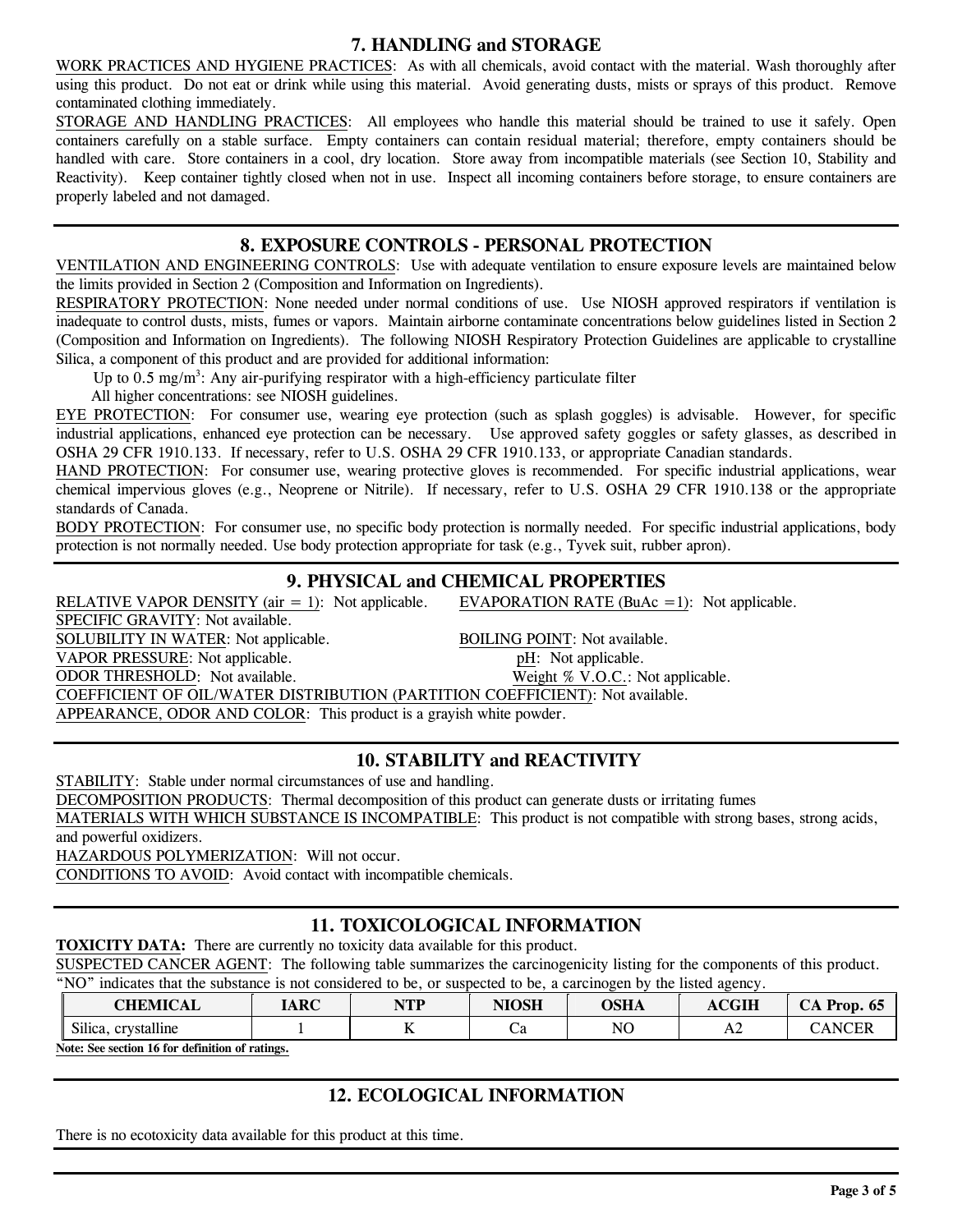### **13. DISPOSAL CONSIDERATIONS**

PREPARING WASTES FOR DISPOSAL: **Consumer Waste:** Dispose of according to pertinent state and local household waste and requirements**. Industrial Use:** Waste disposal must be in accordance with appropriate U.S. Federal, State, and local regulations or with regulations of Canada.

EPA WASTE NUMBER: Not applicable to wastes consisting only of this product; however, the specific RCRA codes depend on the exact nature of the discarded material.

### **14. TRANSPORTATION INFORMATION**

THIS PRODUCT IS NOT HAZARDOUS PER 49 CFR 172.101, THE U.S. DEPARTMENT OF TRANSPORTATION.

PROPER SHIPPING NAME: Not regulated.

HAZARD CLASS NUMBER and DESCRIPTION: Not regulated.

UN IDENTIFICATION NUMBER: Not regulated.

DOT LABEL(S) REQUIRED: Not regulated.

PACKAGING GROUP: Not regulated.

NORTH AMERICAN RESPONSE GUIDEBOOK NUMBER (2000): Not regulated.

MARINE POLLUTANT: No component is designated as a DOT Marine Pollutant.

TRANSPORT CANADA TRANSPORTATION OF DANGEROUS GOODS REGULATIONS: This product is not considered as dangerous goods, per Transport Canada regulations.

## **15. REGULATORY INFORMATION**

#### **ADDITIONAL U.S. REGULATIONS:**

EPA REPORTING REQUIREMENTS:The following reporting requirements are applicable to components of this product:

| <b>CHEMICAL</b>     | <b>SECTION 302</b>                          | <b>SECTION 304</b>   | <b>SECTION 313</b>         |  |
|---------------------|---------------------------------------------|----------------------|----------------------------|--|
|                     | $(40 \text{ CFR } 355, \text{ Appendix A})$ | (40 CFR Table 302.4) | $(40 \text{ CFR } 372.65)$ |  |
| Silica, crystalline | NΟ                                          | NΟ                   | NC                         |  |

U.S. SARA SECTION 311/312 FOR PRODUCT: Acute health effects; chronic health effects.

U.S. TSCA INVENTORY STATUS: The components of this product are listed on the TSCA Inventory.

OTHER U.S. FEDERAL REGULATIONS: Not applicable.

CALIFORNIA SAFE DRINKING WATER AND TOXIC ENFORCEMENT ACT (PROPOSITION 65):

"WARNING: This product contains a chemical known to the State of California to cause cancer."

#### **ADDITIONAL CANADIAN REGULATIONS:**

CANADIAN DSL/NDSL INVENTORY STATUS: The components of this product are listed on the DSL Inventory. CANADIAN WHMIS SYMBOLS: D2A - Very Toxic Material Causing Other Toxic Effects



This product has been classified in accordance with the hazard criteria of the Canadian Controlled Products Regulations (CPR) and the MSDS contains all the information required by the CPR.

## **16. OTHER INFORMATION**

**Disclaimer:** As the handling and use of products under user's conditions are beyond our control, no warranty, expressed or implied, including, but not limited to merchantability or fitness for a particular use, is made concerning this product. The user assumes all risk of use or handling whether or not in accordance with any directions or suggestions of the supplier. Seller shall not be liable to purchaser or any other person for loss or damages directly or indirectly arising from the use of our products, from breach of any warranty or from any other cause, the exclusive remedy against the seller being to require replacement or repair of defective goods.

### **DEFINITIONS OF TERMS**

A large number of abbreviations and acronyms appear on a MSDS. Some of these, which are commonly used, include the following: **CAS #**: This is the Chemical Abstract Service Number that uniquely identifies each compound.